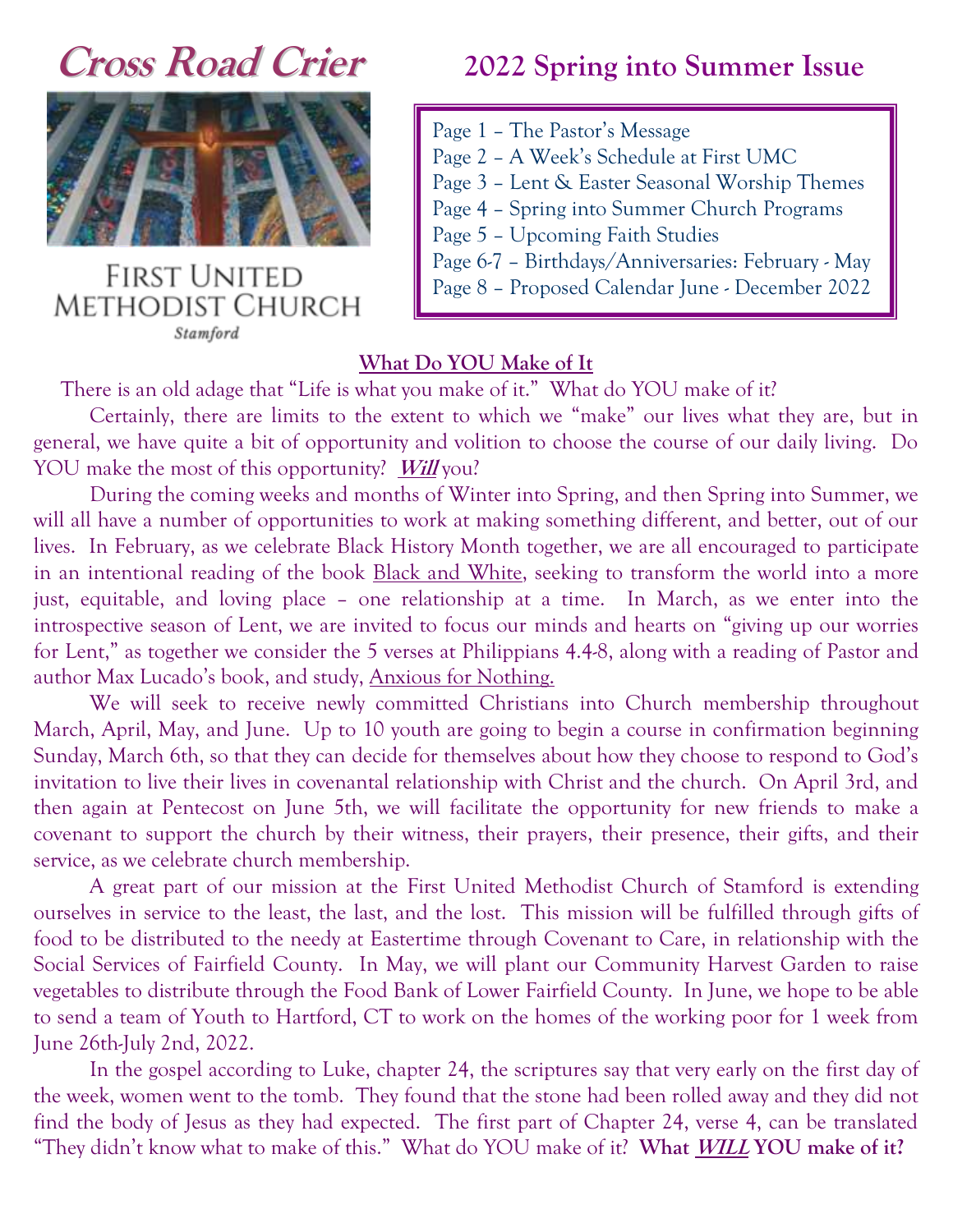### **Proposed WEEKLY SCHEDULE**

*For non-recurring events, please see "seasonal church program calendar" on page #4*

# **Sundays**

8:30am – Bible Study on ZOOM – coordinates 847 3474 1487

10:25am – Sunday School gathers upstairs in Sunday School area

10:30-11:30am – Gathered Worship in the Sanctuary and Live Stream

5:00-6:00pm – Spanish Worship in the Chapel on February 20, March 20, April 24, & May 15

# **Mondays**

6:00-7:00pm – Regular Weekly Youth Fellowship meetings starting 1st Week of April

# **Tuesdays**

7:00-8:00am – Men's Fellowship Bible Study on ZOOM

1:00-2:00pm – Worship Team Meeting on ZOOM – coordinates 203 914 7886

7:30-8:30pm – Bible Study with Pastor Hewitt on ZOOM – coordinates 203 914 7886

TOPIC: Celebration of Discipline – by Richard Foster

# **Wednesdays**

6:30-7:15 – Bell Choir Rehearsal – Tentatively Starting March 9th

7:30-9:00 – Chancel Choir Rehearsal – Tentatively Starting March 9th

# **Thursdays**

7:30-9:00pm – Boy Scout Troop 9 meetings in McArthur Hall {contact Roger Williams}

# **Saturdays**

5:00-6:00pm – Celebration Sanctuary in the Chapel and Live Stream - Informal Worship

# **Celebrations of Holy Communion**

# **Communion is still celebrated on the first Sunday of each month**

Hygienic Holy Communion is Served & Live Streamed on the 1st Saturday & Sunday each month.

# **Spanish Language Worship Service**

# **February 20, March 20, April 24, May 15**

 Live Stream at 5:00pm fumcstamford.org – "streaming"

 Having worked for Campus Crusade for Christ in his native country of Ecuador, our own Mr. Milton Vargas responds to a call on his life to be a vessel for God's Word. Join us Sundays as listed, at fumcstamford.org

# **FOUR SPECIAL WORSHIP SERVICES DURING LENT**

**Two Times for Worship in the Chapel Gatherings on Ash Wednesday 7:00am and 7:00pm**

Services will also be live streamed and available for re-viewing on Facebook & YouTube

**Maundy Thursday & Good Friday Gatherings for Worship & Music 7:00pm each evening**

Services will also be live streamed And available for re-viewing On Facebook & YouTube

# **ALSO – JOIN US FOR EASTER SON RISE SERVICE AT THE COVE – 6:15am**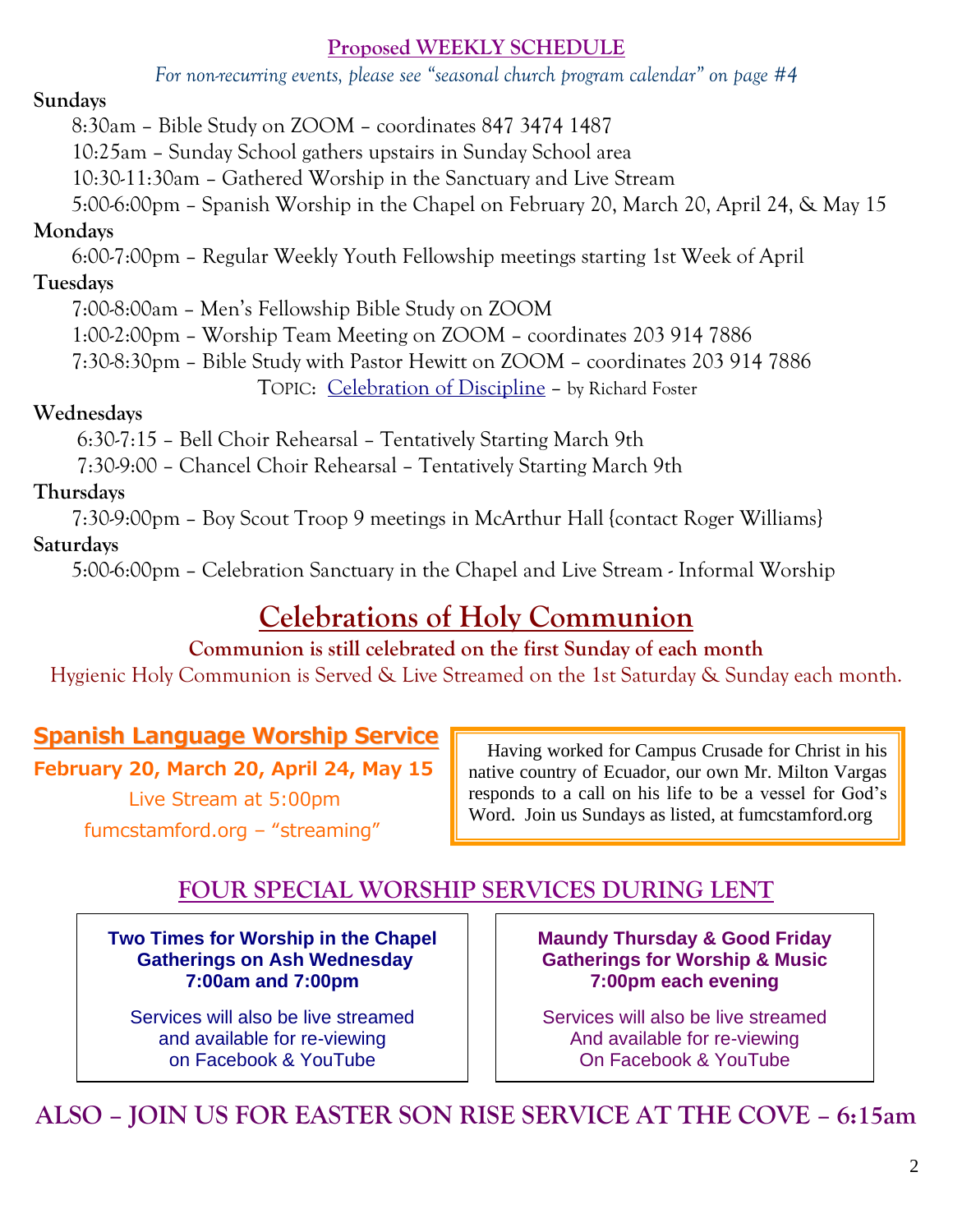# **Lenten/Easter Seasonal Worship Calendar**

**Worship themes for Services February 1 st - May 31st, 2022**

# **EPIPHANY** – Theme: **The Struggle for The New Day**

# **February**

February 6 – 5th Sunday after the Epiphany –Luke 5.1-11, **Again – Another Time** February 13 – 6th Sunday after the Epiphany – Luke 6.17-27, **Contrapuntal Beatitudes** February 20 – 7th Sunday after the Epiphany – Luke 6.27-38, **Counterintuitive Christianity** February 27 – Transfiguration Sunday – Luke 9.28-43, **Don't Grope for More – Carpe Diem**

**Ash Wednesday** – **March 2nd** – worship theme: "**The Right Kind of Fast" -Isaiah 58** Recognition of our brokenness and an individual & personal commitment to change our hearts and lives A brief service of invitation to Lenten discipline will be held in the Chapel at 7:00am. An hour-long devotional service will be held in the Chapel at 7:00pm. *Both Ash Wednesday Services will also be Live Streamed on the church website and Facebook as available.*

**LENT** – **Theme: Philippians 4.4-8 – The Most Highlighted Passage Anxious for Nothing**, based on the Book & Study by Max Lucado Goal: "Giving Up Our Worries for Lent – Giving Them Up to God" & **Memorize the Verse** March 6 – Rejoice in the Lord Always – Philippians 4 verse 4 – Gospel: Luke 4.1-13

March 13 – Let Your Gentleness Be Evident to All – Philippians 4 verse 5 – Gospel: Luke 13.31-35

March 20 – Present Your Requests to God – Philippians 4 verse6 – Gospel: Luke 13.1-9

March 27 – The Peace of God Will Guard Your Heart – Philippians 4 verse 7 – Gospel: Luke 15.1-32

April 3 – Meditate on These Things – Philippians 4 verse 8 – Gospel: John 12.1-8

April 10th – **Palm Sunday** – "**A Service of Proclamation of the Passion Narrative**"

April 14 th – **Maundy Thursday** – "**The Institution of the Last Supper & The New Commandment"**

April 15th – **Good Friday** – **"A Service of Music and Meditation for Good Friday"**

April 17th – **Easter Sunday** – Gospel: Luke 24.1-12 – **"What do YOU Make of It?"**

# **The Sundays of EASTER –** Theme: **A Study of the Book of Revelation**

April 24<sup>th</sup> – Revelation 1.1-8 – Introduction to Revelation – Gospel: John 20.19-31

May 1<sup>st</sup> – Revelation 5.1-14 – The Scroll and the Lamb – Gospel: John 21.1-19

May  $8<sup>th</sup>$  – Revelation 7.9-17 – The Multitude from Every Nation – Gospel: John 10.22-30

May 15<sup>th</sup> – Revelation 21.1-6 – The New Heaven and the New Earth – Gospel: John 13.31-35

May 22nd – Revelation 21.9-22.7 – Vision of the New Jerusalem – Gospel: John 14.23-29

May 29<sup>th</sup> – Revelation 22.8-21 – The Epilogue and Benediction – Gospel: John 17.20-26

# **PENTECOST**

June 5th **– Pentecost Sunday** – "**When We Cry Out "GOD?!"**" Acts 2.1-21, Romans 8.14-17, John 14.8-27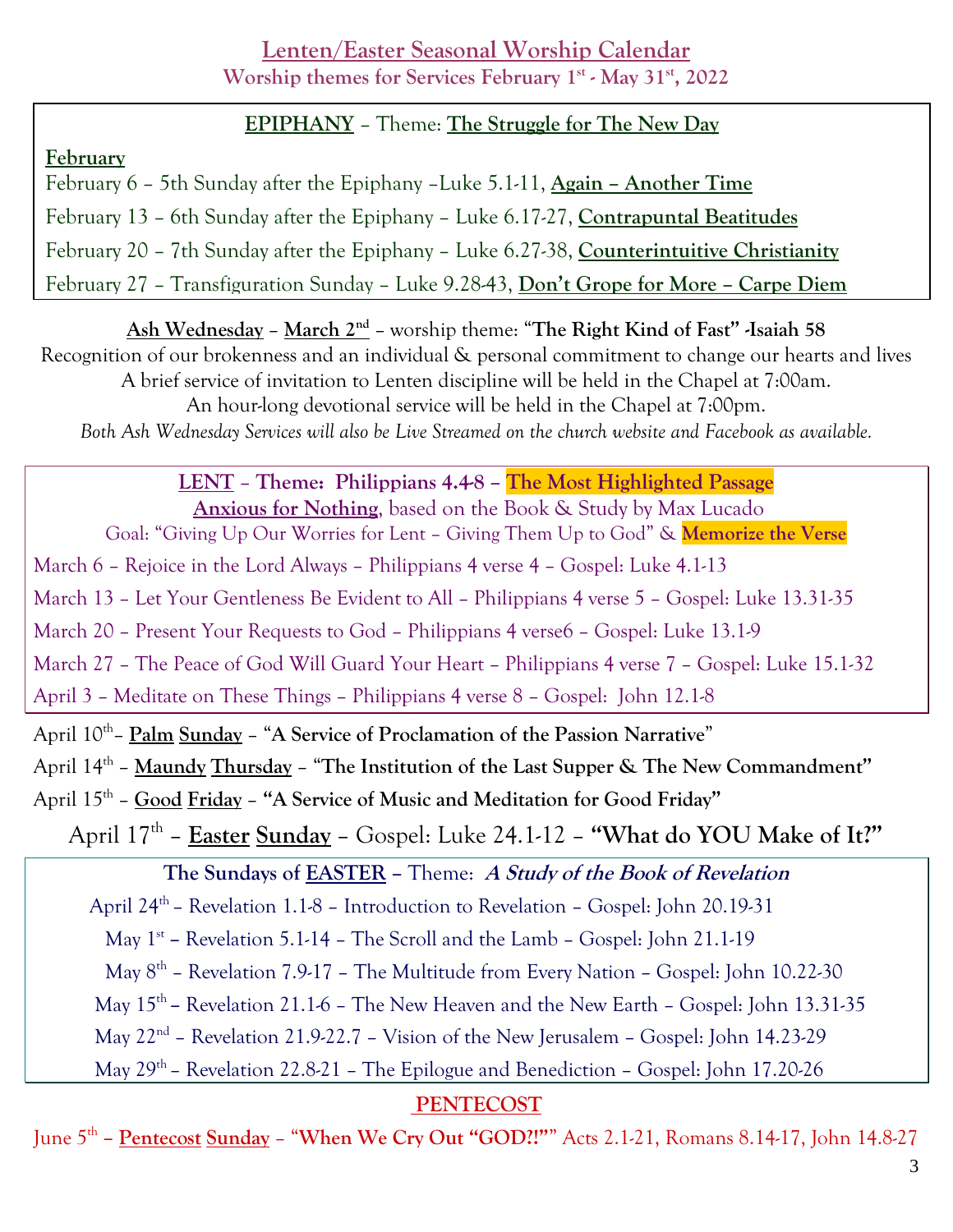#### **Spring into Summer Seasonal Church Program Calendar – February - June 2022**

*For weekly re-occurring events please see weekly calendar on page #2*

**February** (Black History Month) – Spring Quarterly Newsletter distributed Sunday, February 6

- 7 Mail Valentine's Day Care Packages to College Students
- 10 Thursday, 7:30pm Board of Trustees Meeting
- 13 Sunday, Scouting Ministries Sunday Celebration of Boy Scout Troop 9

### Noon – **Church Council Meeting on ZOOM**

- 5:00pm Spanish Language Worship Service Gathered in Room 20 & Live Streamed
- 26 Saturday, 9:00am Youth Group Meet for Breakfast at Orem's Diner Route 7 in Wilton
- 27 Sunday, Noon **REACHING TEAM MEETING** to Plan Resurrection Weekend Outreach

# **March** (Women's History Month)

- 2 Wednesday, 7:30am & 7:30pm Ash Wednesday Worship Observance
- 6 Sunday, Noon **MISSION TEAM MEETING** Easter Basket Distribution & Spring/Summer Planning 1:00pm – First Gathering of Confirmation Class to be Confirmed on Pentecost – June 5th, 2022
- 10 Thursday, 7:30pm Board of Trustees Meeting
- 13 Sunday, Noon **Church Council Meeting on ZOOM**
- 26 Saturday, 9:00am Youth Group Meet for Breakfast at Orem's Diner Route 7 in Wilton
- 27 Sunday, Noon **1st Quarterly Finance Committee Meeting**
	- Special Offering for UMCOR Sunday

# **April**

- 3 Sunday, Noon **Church Council Meeting on ZOOM / A Celebration of Church Membership**
- 10 Sunday, 7:00am Palm Sunday Communion Worship Service followed by Breakfast
	- 10:30am Traditional Observance of Palm Sunday in Worship

## **Holy Week – April 11th–April 16**

- April 14 Maundy Thursday 7:30pm Celebration of the Last Supper
- April 15 Good Friday 7:30pm A Jazz and Blues Consideration of Good Friday
- 17 Sunday, 6:12am Easter Son Rise Worship Service at the Cove Beach Park
	- 10:30am Traditional Celebration of Worship for Easter with Holy Communion
- 24 Sunday, NOON **Leadership/Nominating Team Meeting** to discuss "succession planning" for leadership, and to collaborate on recognitions on the June 12th Annual Celebration of Ministry.
- May Summer Quarterly Newsletter Distributed Friday, April 29<sup>th</sup>
- 1– Sunday 4:00pm Young Artists' Showcase in the church sanctuary
- 7– Saturday, 9am-6pm **Annual MYRTLE & DOGWOOD FESTIVAL**

 9am-11am UMW/MYF Fund Raiser - Planting of the Dogwood Tree & Remembrance of the Legend of the Dogwood Live Music on the Lawn with Food Truck & Mission Fund Raiser

- 8 Sunday, 10:30am Mother's Day
- 13-14 Friday Night & Saturday **A leadership retreat for church leaders**
- 15 Sunday, Noon **Church Council Meeting on ZOOM**

# **June**

- 2-5 New York Annual Conference Sessions
- 5 Sunday, 10:30am **A Celebration of Confirmation**
- 12 Sunday, 10:30am **Annual Celebration of Ministry** including "Church Yearbook"
- 18 Saturday, 5:00pm **Juneteenth** Recognition of the Emancipation of Slaves
- 19 Sunday, 10:30am Father's Day
- 26 Sunday, 10:30am **A Recognition of all Graduates** Presentation of Weir Scholarships NOON – **2nd Quarterly Finance Committee Meeting**
- **26-July 2 Sunday-Saturday MISSION WEEK FOR YOUTH** with Centerport UMC and other UM Youth Youth will travel to Wethersfield, CT to work on homes of the working poor around Hartford, CT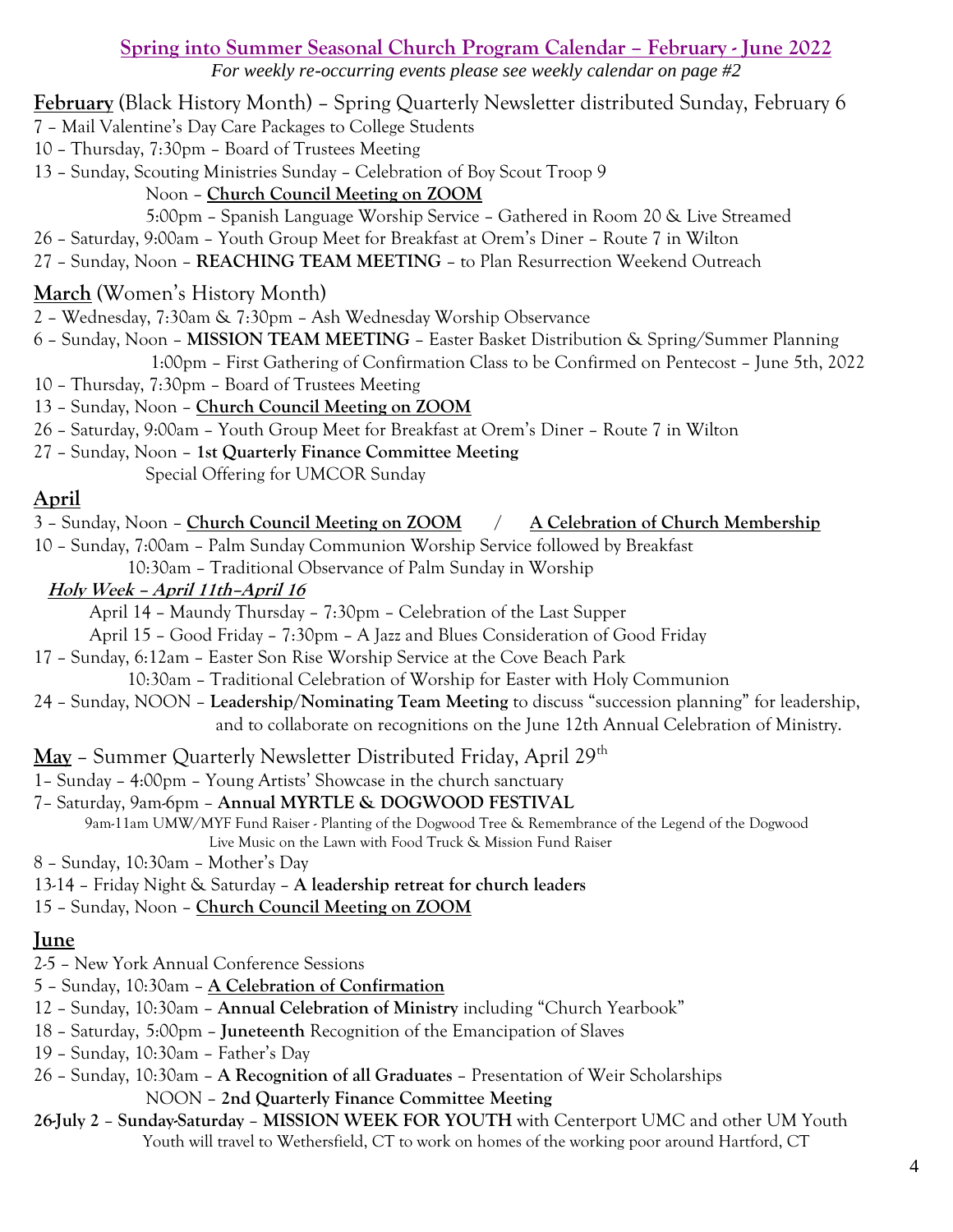# Upcoming Faith Studies

*Join us for the following studies. The books for each of the studies (around \$10 each), are available in the church office.* **All studies are open and available to anyone and everyone***. Come be transformed by God's Word, safe small group fellowship, and mutual accountability.* 



Disrupting Racism One Friendship at a Time **of the Contract of the State of Thomas S. McAnally** Most of us don't need to make speeches. **A UNITED STIONS** A useful guide that answers questions We need to make friends. This is the core about the beliefs, practices, and message of Black and White by authors message of *Black and White* by authors **history of the UMC.** This revised Teesha Hadra, a young African American **edition of the Methodist** edition includes updated information woman, and John Hambrick, a 60-year-old **Changing** Changing on the demographics and changing white man. **landscape of the United Methodist Ch.** landscape of the United Methodist Ch.



**RECOMMENDED READING FOR ALL TO ASSIST NEW MEMBERS & OLD**

# **LENTEN BOOK / FAITH Study meeting each Sunday** – 8:30am on ZOOM - **847 3474 1487**

Call Mr. Anthony Parenti for additional information 203-451-3457 – join the ongoing study whenever you wish.



# **The Last Supper on the Moon**

NASA's 1969 Lunar Voyage, Jesus Christ's Bloody Death, & the Fantastic Quest to Conquer Inner Space

If there are places in your heart and corners of your mind that feel just as deep and dark and inaccessible as outer space, this book is for you. Fight as you may, unearthing the happiness and fulfillment you long for can feel nearly impossible.

In Psalm 8 David urges us to consider the heavens, to look up at the night sky. Doing so will help you discover fundamental truths about God. Namely, that—even though his love for you is as beyond comprehension as the farthest corners of the universe through his Son, you can grab hold of it, and it has the power to transform your inner space.

Bestselling author Levi Lusko shares how you can:

- + learn that life is not about "finding yourself" but discovering who Jesus is
- + believe that God's love and forgiveness is grander than even your greatest failure
- + buck the mundane of everyday life and start dreaming again

Embark on an adventure tracing the words and wonders of Jesus on his trek to the cross. Let The Last Supper on the Moon compel you to live with a more profound sense of purpose and a grander view of Jesus, and set you on a trajectory to life, and life more abundantly.

# **Celebration of Discipline** – The Path to Spiritual Growth by Richard J. Foster

Dividing the Disciplines into three movements of the spirit, Foster shows how each movement Contributes to a balanced spiritual life. The inward Disciplines of meditation, prayer, fasting and study offer avenues for personal examination and change. The outward Disciplines of simplicity, solitude, submission, and service prepare us to help make the world a better place. The corporate Disciplines of confession, worship, guidance, and celebration bring us nearer to one another & to God.

**A SMALL GROUP GATHERS EACH TUESDAY EVENING ON ZOOM 203 914 7886 – February-June**

.<br>1944 - Denis (1944), 1940<br>1944 - Denis III, 1944 Richard J. Foster

The Path to Spiritual Growth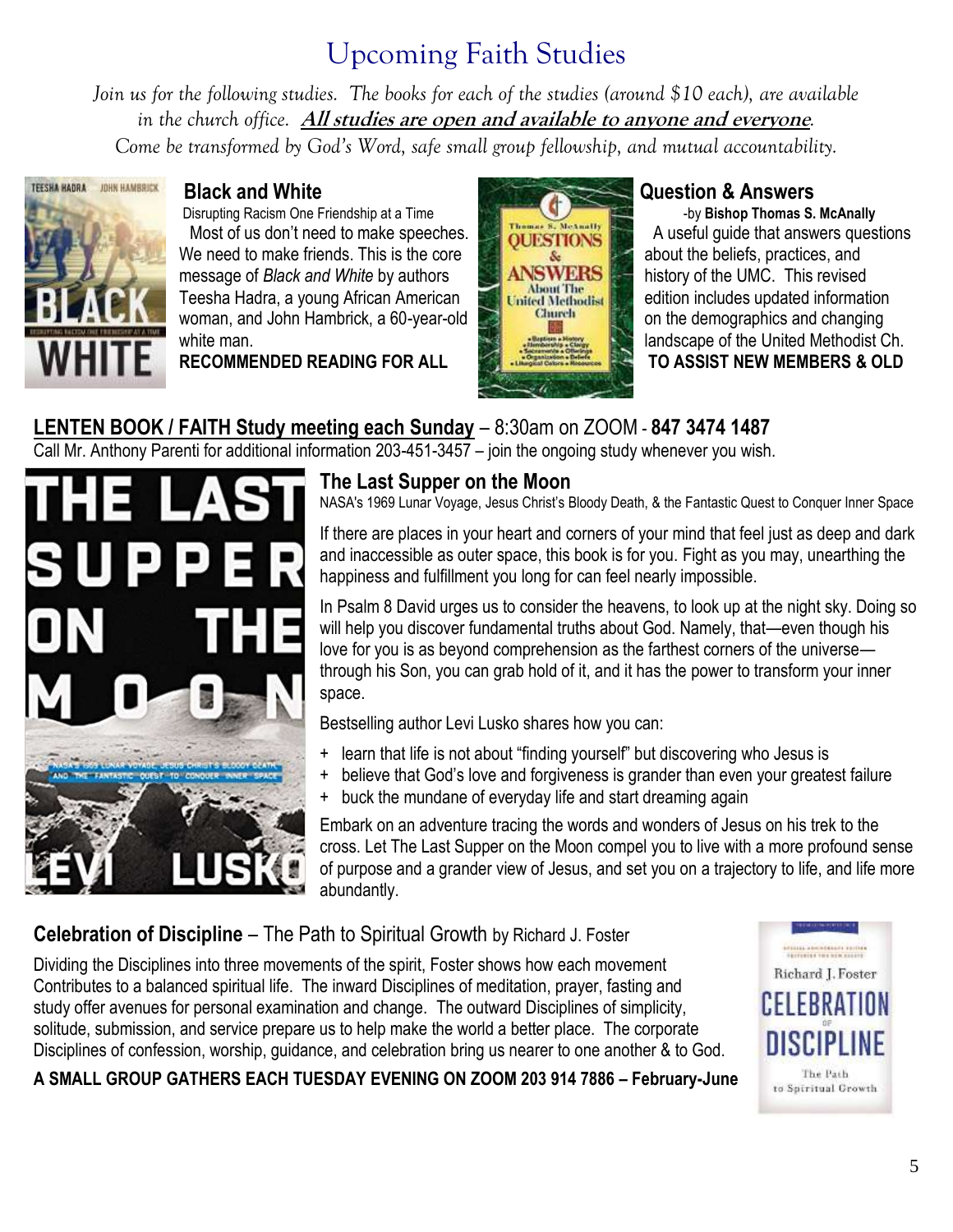

#### FEBRUARY

- 1 David Doo
- 1 Monica Wells
- 3 Ruth Taranto
- 7 Nicole Harris
- 8 Matthew Rankin
- 8 Bonnie Stunkel Adams
- 8 Janea Mac Dougall
- 8 Daniel McArthur
- 9 Elizabeth Outlaw
- 9 Thomas Richardson
- 10 Philip Case
- 12 B. Lum Lee
- 13 Avery Prentiss
- 14 Stephen Polizzi
- 15 Susan Garvey
- 16 Walt Cheruk
- 17 George Adjei
- 17 Sharon McAdoo
- 19 Caroline Elliott
- 19 Rowan Elliott
- 19 Samantha Free
- 21 George Collen
- 22 Jim Parenti
- 22 Elizabeth Brown<br>25 Brvan Phelps
- Bryan Phelps
- 26 Iseabailla Hewitt
- 28 Morgan Pierre

#### MARCH

- 1 Ryan Case
- 1 Kimberly Seitter
- 2 Joan Shepherd
- 4 Brenda Pantalone
- 5 Woody Poulard
- 5 Kevin Flaig
- 7 Likeu Chu Lee
- 8 Steven Menking
- 10 Samantha Cheruk
- 12 Mary Hart
- 13 Vanessa Richardson
- 14 Colleen Adams
- 15 Christine Phelps
- 15 Cheryl Williams
- 16 Michael Abreu
- 17 Antonia Thompson
- 17 Charles Owens
- 18 Fernanda Silva Ashberg
- 19 Rosa Colon
- 21 Tony Parenti
- 21 Vicki Fischer
- 21 Amanda Welch
- 24 James Paight Jr
- 25 Narie Phipps
- 
- 27 Brandon Johnston<br>28 Timothy McArthur Timothy McArthur
- 29 Rich Phelps
- 30 Emma Polizzi
- 31 Edwin Cho
- 31 Ramzey Prentiss

#### APRIL

- 2 Kimberly Belton
- 3 Donna Tyson
- 3 Meaghan Lavelle
- 3 Carly Sheck
- 4 Randy Kinder III
- 
- 5 Mary Ann Bernstein 5 Suzanne Cheruk
- 8 Sheilah Noya
- 8 Kadeja Austin
- 9 Lisa Kennedy
- 10 Emma Thompson
- 13 Jenna Miranda
- 15 Shirley Grimmett
- 21 Franklyn Fawundu
- 22 Andrew Abreu
- 
- 25 Christine Drago 25 Stephen Drago
- 29 Lauren Wilson
- 29 Njambi Wachira
- 
- - 16 Susan Johnson Kinder<br>17 Pak Bentalang
		- 17 Bob Pantalone
		- 17 Bob Fantaforte<br>17 Meredith Outlaw Kircher

11 Samuer Fanner<br>14 Elaine Pope-Joffrion

- 17 Stewart Menking
- 17 Mark Shattuck
- 19 Johnathan Palmer
- 19 Pastor Robb Hewitt
- 20 Elfreda Fawundu
- 22 Jackqueline McLean Markes
- 23 Joe Drago
- 25 Allison Wilson
- 26 Deborah Harris
- 30 Maureen Nevers
- 31 Debra Jagodzinski

Your celebrations are important to your church. For corrections to be made to the birthday and/or anniversary lists, please contact Eileen Kelly in the church office at [admin@fumcstamford.org](mailto:admin@fumcstamford.org) or call 203.324.1323



 $100 \text{cm}$ 

 $\frac{1}{\sqrt{2}}$  Shirley Grimmette

25 Christian Dragon<br>25 Christian Dragon<br>25 Christian Dragon en de Brezhoneg e Brezhoneg e Brezhoneg e Brezhoneg e Brezhoneg e Brezhoneg e Brezhoneg e Brezhoneg e Brezhoneg<br>Dragoneg e Brezhoneg e Brezhoneg e Brezhoneg e Brezhoneg e Brezhoneg e Brezhoneg e Brezhoneg e Brezhoneg e Bre

6

7 Marilyn Johnston 7 Jeanne Courter

1 Daniel Johnston 5 Kathy Harrison 5 Randall Outlaw 6 Paul Bisset

7 Carla Wells

10 James Lavelle 10 Dylan Koby Ofori

14 Samuel Palmer

14 Donna Taber 14 Gabriela Brito 15 William Abreu 16 Annmarie Austin

MAY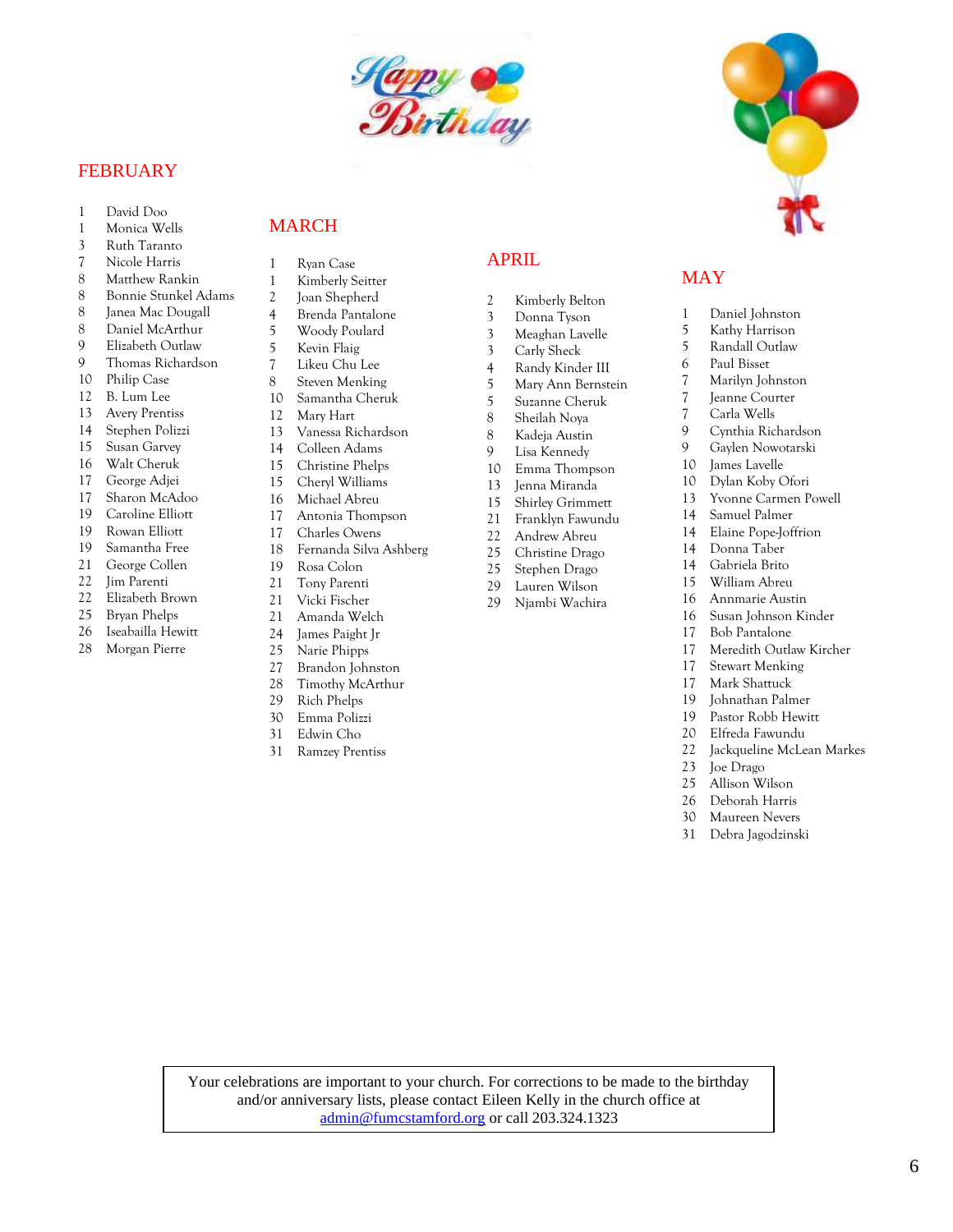

February 7 Sandy & Tony Abreu **February 15 Sharon & Larry McAdoo February 15 Pat & Paul Bisset February 26 Judy & John Stoddard March 1 Carmen & Ramzey Prentiss March 31 Viola & Russell Wright April 7 Donna & Patrick Tyson April 16 Susan & Michael Garvey April 16 Julie & Richard Free April 19 Sharon & Steward Menking April 19 Marilyn & Steve Johnston April 27 Meredith & Justin Kircher May 1 Fiona & William Lavelle May 5 Gina & William Rudolph May 16 Elyce & Steve Brown May 18 Susan Johnson & Randy Kinder May 20 Cheryl & Mark Nowotarski May 22 Patricia & Michael Reed May 25 Evelyn & Oswaldo Brito May 26 Debbie & Greg Chann May 30 Shelley & Philip Case**